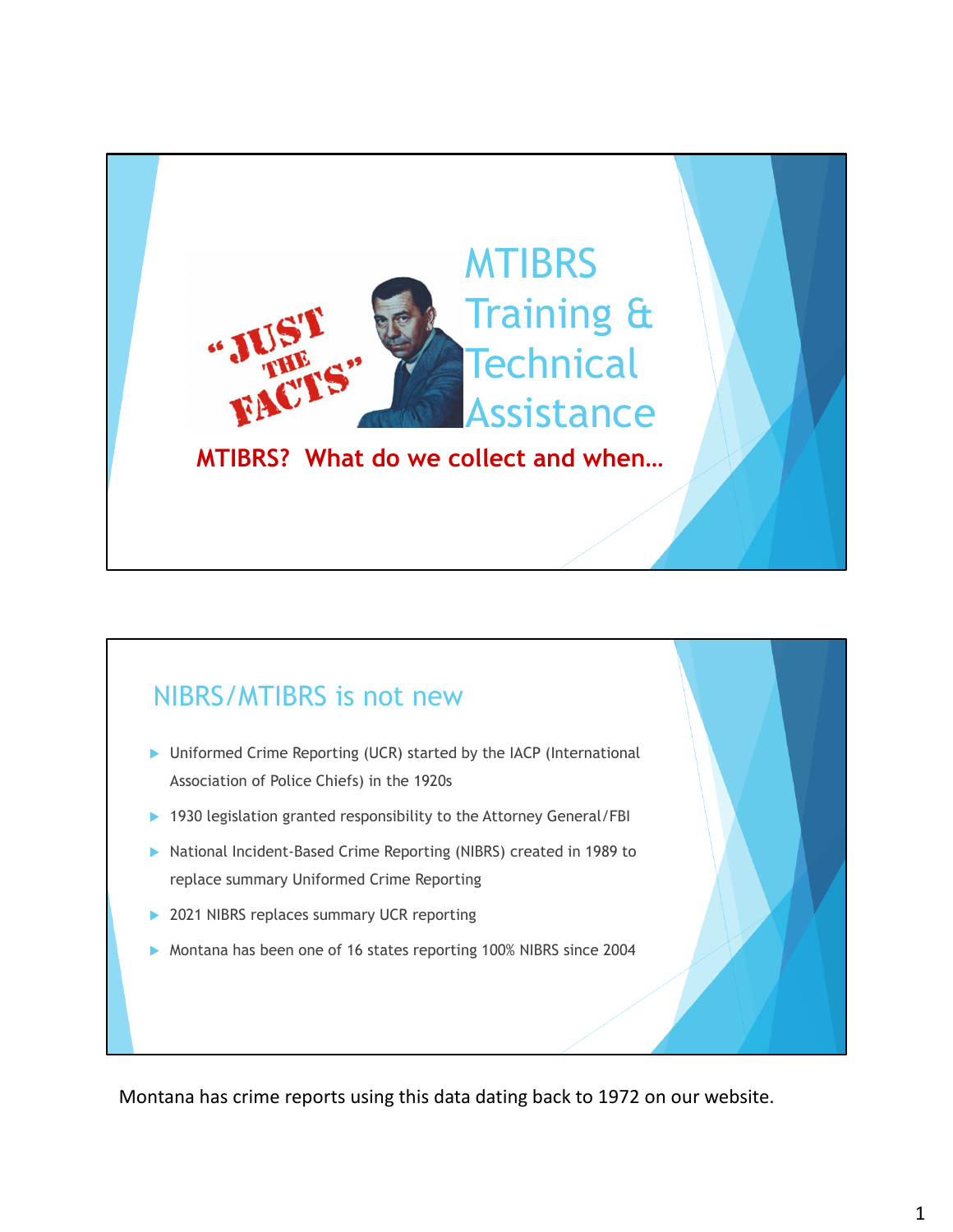

- • KW –Kelly Carrington (Carbon CTY) and Travis McElderry from Ravalli County worked with MBCC folks to determine that the best way to assist officers in mapping to the right MTIBRS code was to use the MCA statutes published in the Bond Book schedule. Including the surcharge bond amounts would help agencies with jail management systems.
- JH –in regard to lesser offenses, unless you cite or make an arrest for offenses such as Disorderly Conduct, DUI, etc, the incident's information will not be reported – and this brings up another issue, what about those fish we cite and release on some of these lessor offenses? Well, some of these cites are arrests – so make sure that your RMS is recording it as such, a vendor that will go unnamed, struggled with this issue and many arrests were going unreported.
- JH- While you can continue to update the incident as needed, according to the FBI, "agencies should update a report only if the change would substantially alter the report's statistical significance."
- • HW It is surprising that some of the highest profile incidents aren't reported. This is where the funding is. Rehashing the same point as before. This actually can make a difference for the officer, it just takes time.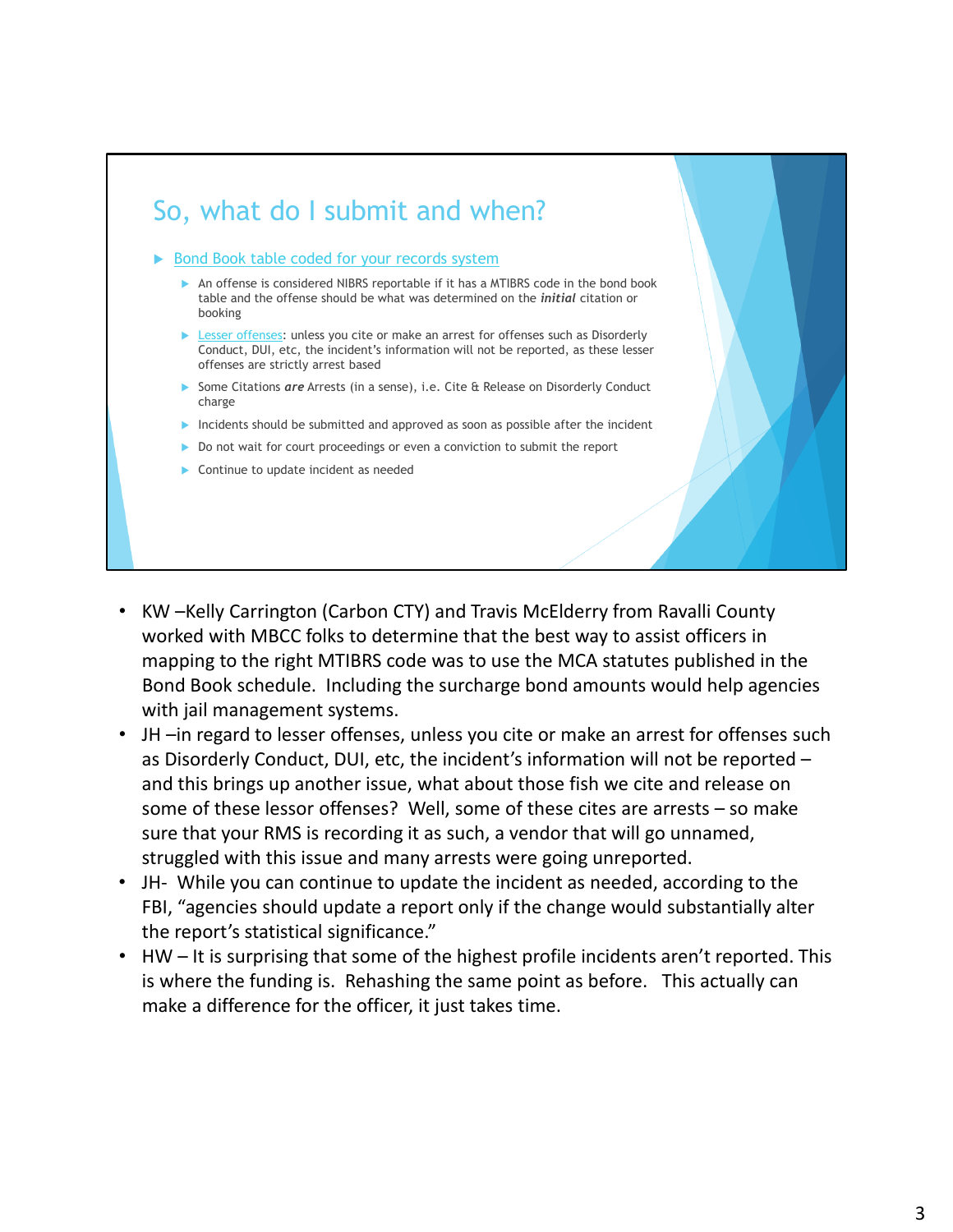## Why should I care...it's just data right? UCR data is used as part of a formula for Federal funds  $\blacktriangleright$  Funds can be used for safety equipment, training and even hiring personnel ▶ Your time is not wasted - your frustration is understood  $\triangleright$  Sometimes it's not your responsibility to fix things

- • KW ‐ Particularly JAG funds but also for funds such as the 2.4 million the state received for COVID funds – legislation and funding – laws sometimes come with money
- JH 2<sup>nd</sup> bullet So, you might be thinking, okay, that's great, but how does this affect me, as a patrol officer out in the field? The data you enter with each incident allows us to have a better understanding of what is happening out there. While our understanding of data doesn't happen overnight, in time it can provide us with little hints here and there on what we can do better, not just within law enforcement but as a society. Your data has a butterfly effect as it's used to formulate grants and other funding, which often provide training for law enforcement and other community resources. And speaking of funding, my old agency, Livingston PD was a recipient of what's known as a COP Grant, years ago. These Federal grants assist agencies with funding salaries for an officer position, for sometimes several years. Without crime data, LPD would have been unable to justify that they in fact, needed additional manpower due to call volume. And since I mentioned the word "crime data….."
- 3<sup>rd</sup> bullet HW time is money- As officers, we had/have always complained about the workload per officer. There are also constant complaints about equipment, training time, and special assignments being cut. While proper reporting won't solve everything, it is one step officers can take to better their own situation.
	- JH We're cops, we like to solve problems, we like to fix stuff. But sometimes, it isn't your responsibility! If you're struggling with errors within your incident, REACH OUT! We don't know what we don't know and we're a team. But it is OUR job at the state to help mitigate any problems related to NIBRS. You guys have enough on your plate.